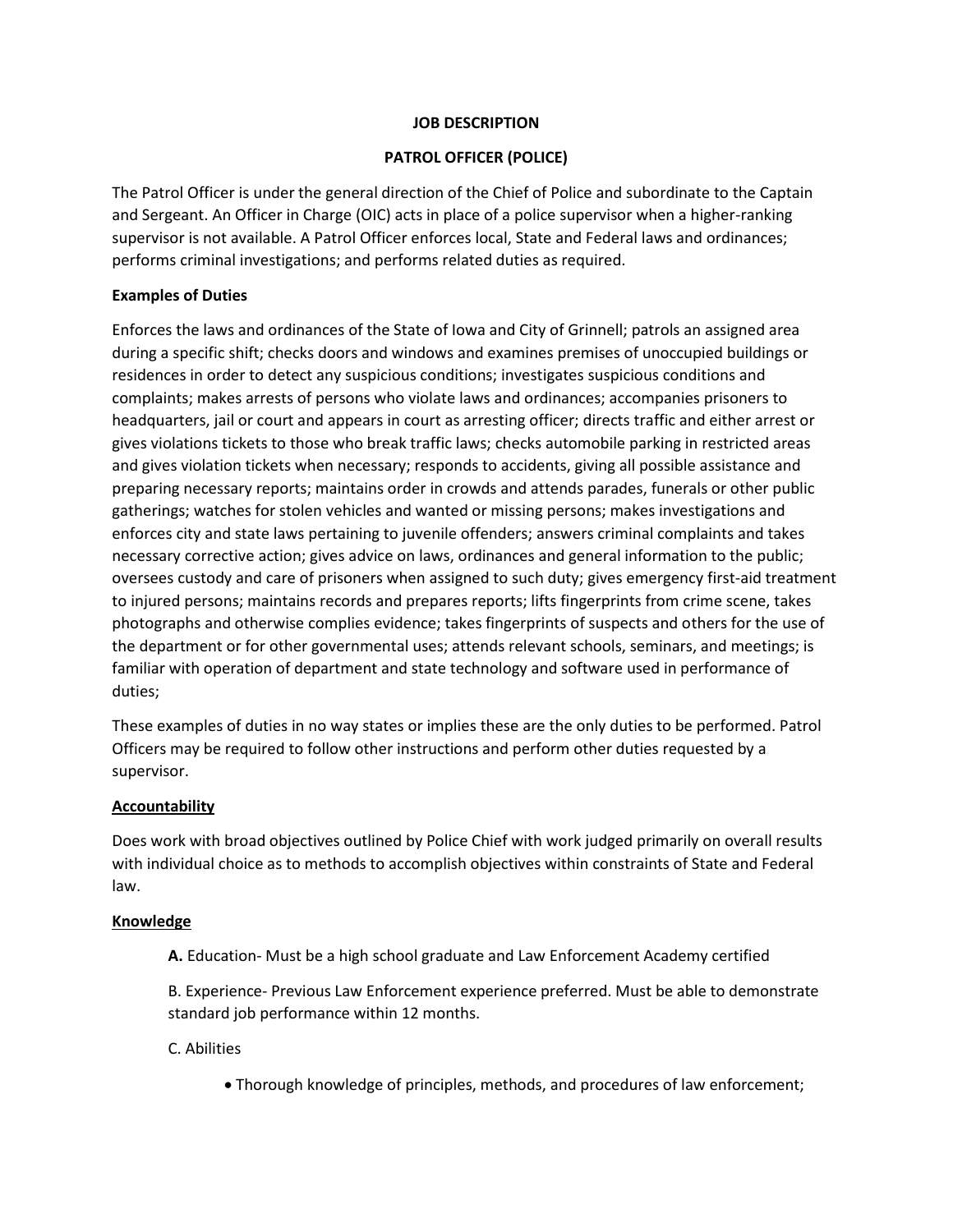• Thorough knowledge of Departmental rules; directives, regulations, policies, procedures and General Orders;

• Knowledge of City, State and Federal laws, codes and ordinances; • Possess good oral and written communications;

• Ability to ascertain facts by personal contact, observation and the examination of records;

• Knowledge of commonly used police practices and procedures;

• Ability to react quickly and calmly in emergency situations and determine the proper course of action;

• Ability to maintain an effective working relationship with other co-workers, supervisors, elected officials and the public; • Knowledge of the geography and physical layout of the City of Grinnell;

• Ability to plan, analyze and interpret police problems and criminal evidence; • Skill in the use of defensive weapons including proficiency in the use of firearms;

- Ability to deal tactfully and diplomatically with all segments of society;
- Ability to perform duties under stress;
- Ability to follow duties and oral and written instructions under stress;
- Ability to develop keen observation; and
- Ability to remember names, faces and details of incidents.
- Must be able to immediately use discriminatory judgment in analysis and solution of emergency situations, making decisions based on experience and professional skills.
- Ability to establish and maintain effective public relations.

### **Physical Demands**

Varied physical activities from sitting in a car and driving for extended periods; walking on patrol; subduing persons; running, climbing, bending, carrying, and lifting are associated with normal duties of a police officer. Job requires more than normal physical dexterity and strength to complete tasks. Physical testing and examination are required prior to initial assumption of duties; maintenance of physica1 fitness standards is a requirement of the job.

### **Mental Demands**

Involves simple to difficult and highly varied tasks and irregularity is usual. Tasks can be performed under life and death situations and involves alertness under distracting conditions (ex: accidents, gunfire, threats). Work is performed with occasional directions and require high degree of initiative to carry out solutions.